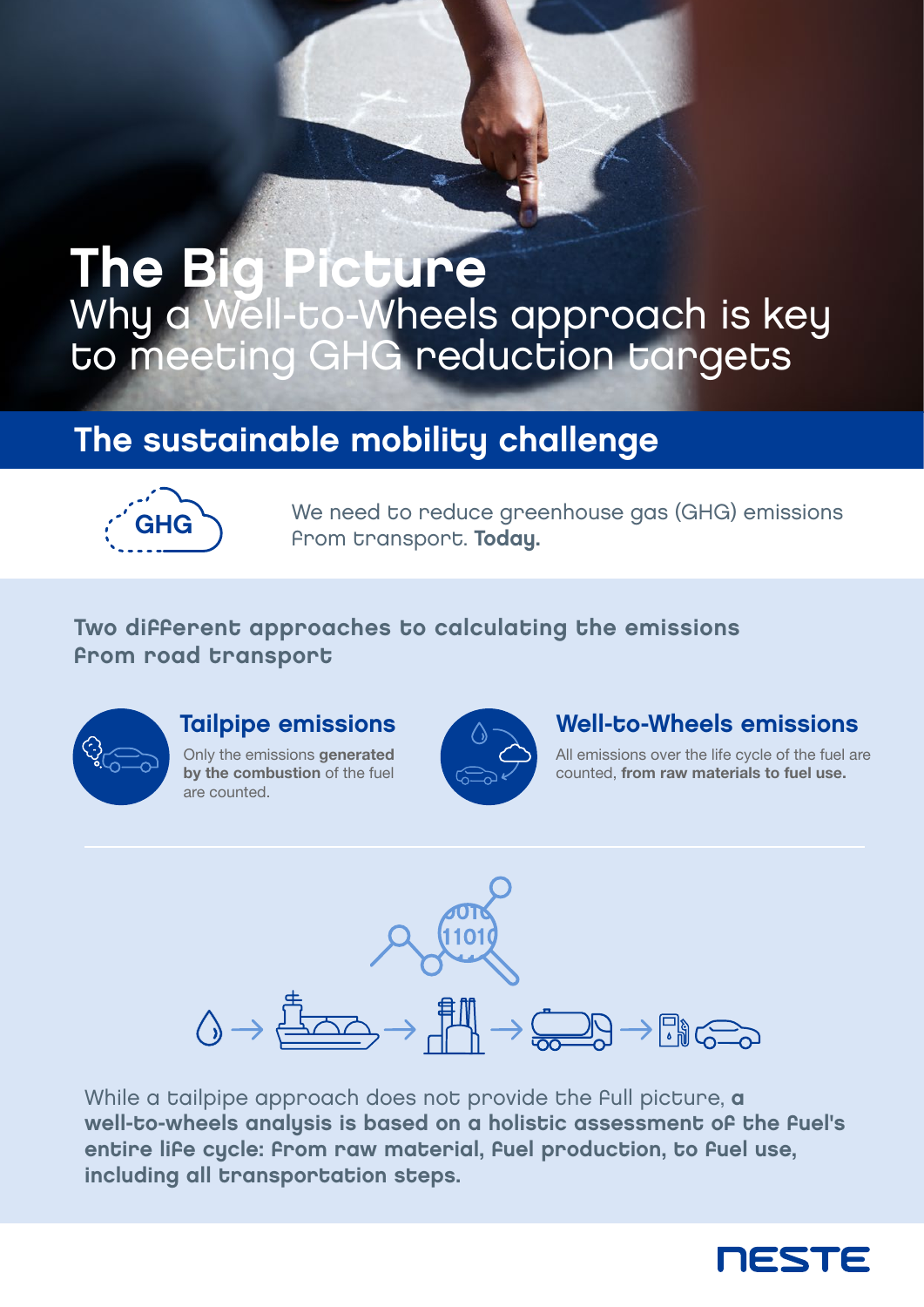### What powers road transports and which emissions should be taken into account?



#### Fossil fuels

Fossil fuels contain carbon that was stored underground for at least thousands or even millions of years. When the fuel is burned in the engine, the carbon is released as  $\mathsf{CO}_2^{}$  into the atmosphere, subsequently accelerating the climate change

 This, however, is not the fuel's full climate impact, as it leaves out the GHG emissions from extraction of crude oil, refining, and transportation of both the fuel and its raw materials.



#### Renewable fuels

Carbon dioxide emissions from the use-phase of renewable diesel are considered to amount to zero, because the CO<sub>2</sub> released upon combustion equals the amount that the renewable raw material absorbed at an earlier stage.

There are also emissions related to the production and treatment of renewable raw materials, as well as fuel refining and all transportation steps.

## Electric vehicles



Electric vehicles do not have tailpipe emissions. But when the electricity that powers the vehicle is taken into account, not all electricity is currently produced from renewable sources. As part of the word's electricity continues being generated by burning coal or natural gas,  $\mathrm{CO}_2$  from fossil sources is emitted to the atmosphere.

In 2019, the carbon intensity of the European electricity production stood at 255g CO $_{\textrm{\tiny{2}}}$ e/kWh but varied substantially between Member States - with e.g. the Swedish power generation emitting 12g CO<sub>2</sub>e/kWh and Poland 751g  $\mathsf{CO}_{_2}$ e/kWh $^{\mathsf{1}}$ .





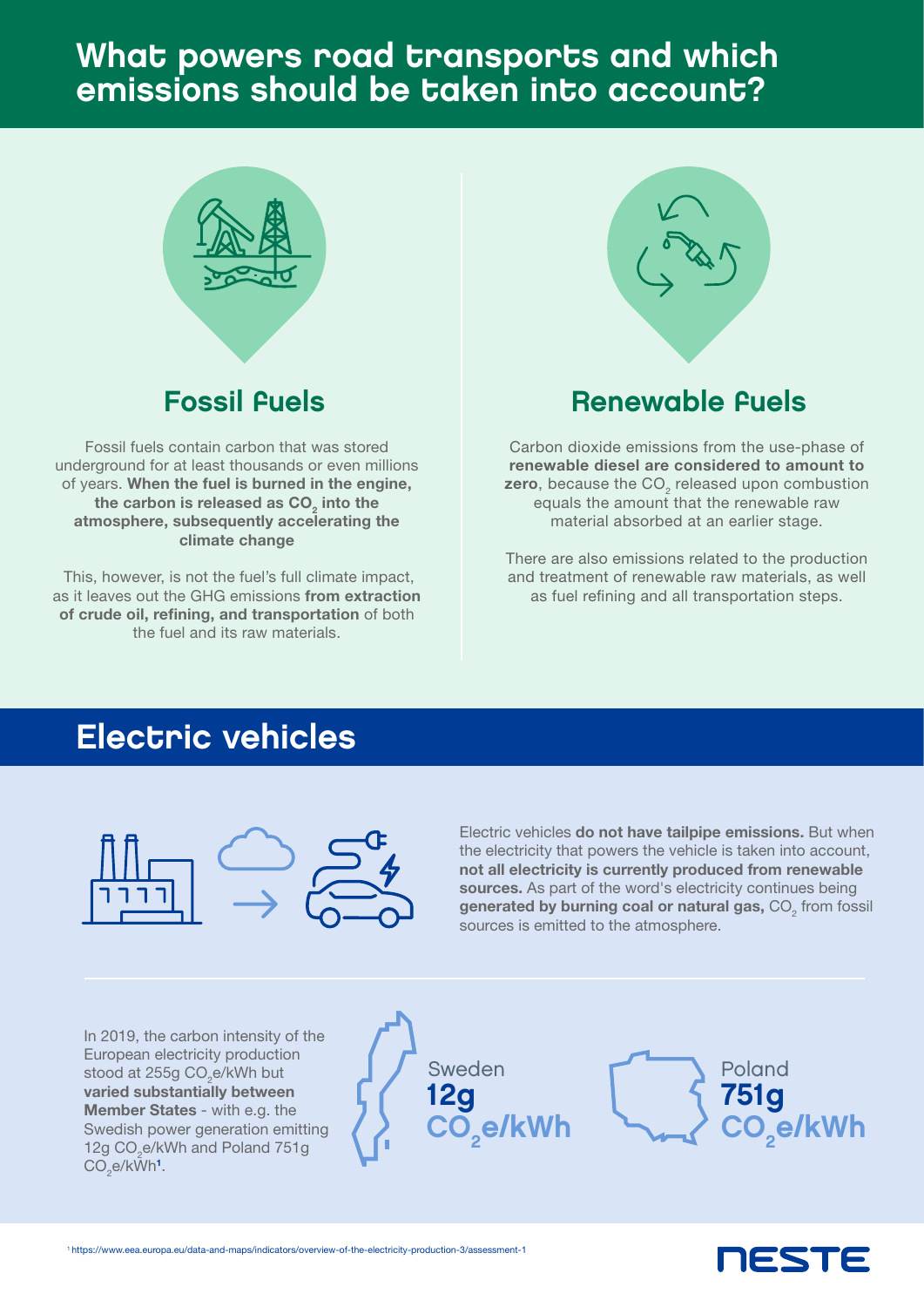## The impact of battery manufacturing



The manufacturing of batteries for electric vehicles is carbon intensive both in terms of raw materials extraction and energy input. The amount of  $CO<sub>2</sub>$ emissions from battery manufacturing can vary between 56 and 494 kilograms of CO<sub>2</sub>/kWh of battery capacity per kilowatt-hour of battery capacity depending on where and how they are manufactured<sup>2</sup>.

What would it take to offset the embodied CO<sub>2</sub> of battery manufacturing ?

- $\bigotimes$  Assuming a mid-size electric passenger vehicle has a 50 kWh capacity
- Assuming 100kg CO $_{\rm 2}$ /kWh
- Assuming a comparable diesel-powered vehicle emits 150g of CO $_{\textrm{\tiny{2}}}$  per km

It would take 33,000 km driving on 100% net-zero carbon electricity to offset the embedded CO<sub>2</sub> and over 40,000 km with the current average power mix.

We should also assume that battery manufacturing will become less carbon intensive in the years and decades to come.

### Change runs on renewables

We need to drive improved sustainability in the transport sector by replacing all fossil fuels with climate-friendlier alternatives. This means replacing liquid fossil fuels as well as all fossil fuels used to generate electricity or produce hydrogen. The Well-to-Wheels approach helps us take all the relevant carbon emissions into account and helps us make more sustainable choices.

We need to base the future of the transport sector on renewables; we need renewable energy to produce electricity, hydrogen and e-fuels, as well as, renewable raw materials to produce liquid or gaseous fuels.





<sup>2</sup> https://theicct.org/sites/default/files/publications/EV-life-cycle-GHG\_ICCT-Briefing\_09022018\_vF.pdf

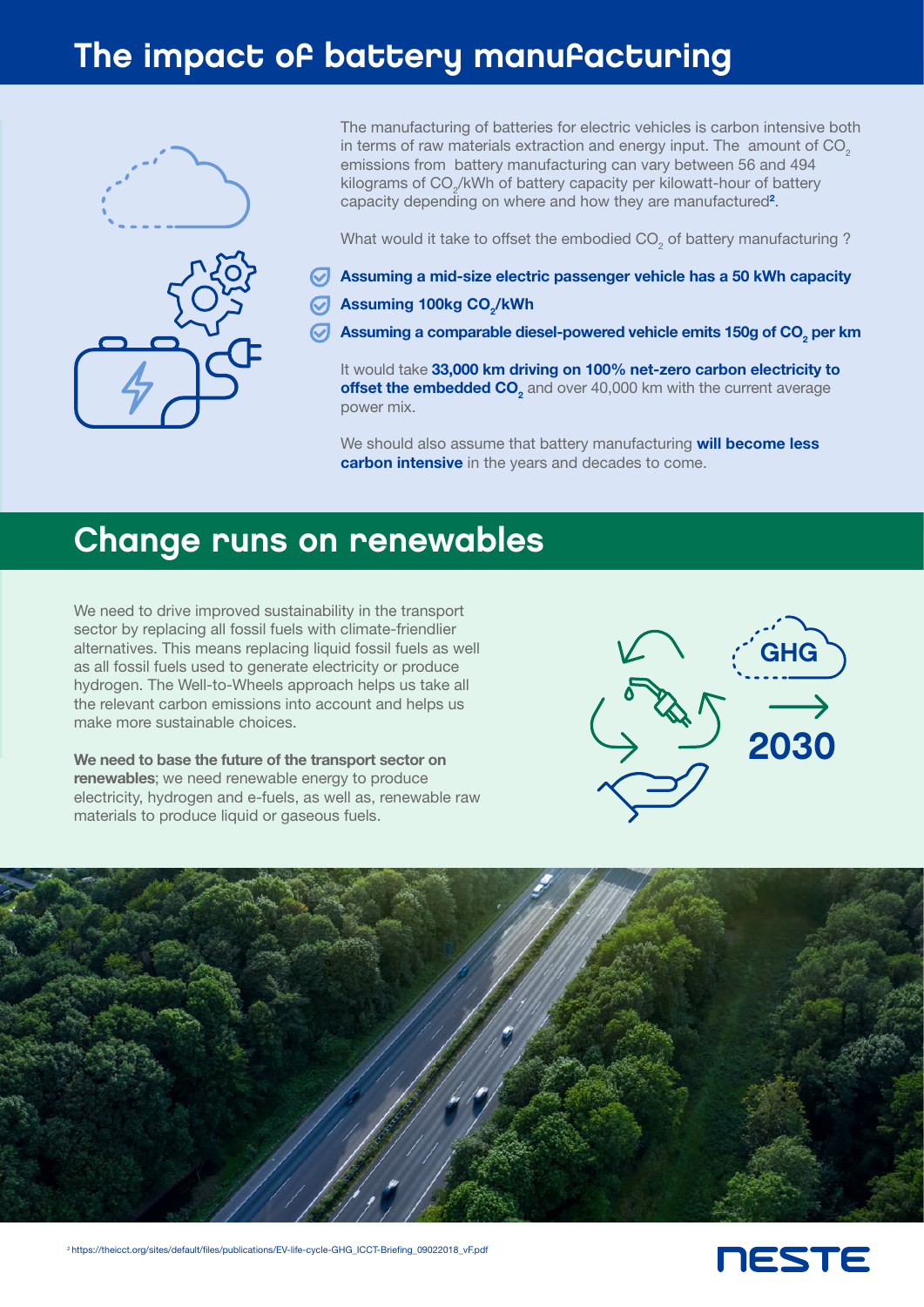## Well-to-Wheels emissions of 100% renewable diesel

The emissions from a diesel-powered vehicle running on 100% renewable diesel are comparable to electric vehicles that use only renewable electricity, when all Well-to-Wheels emissions are taken into account. For electric vehicles, emissions from the manufacturing of the vehicle and its power generation are included.



Source: Volkswagen and European Commission JEC 2020 data Based on a 200,000km use phase.

When compared to the current EU mix for power generation, vehicles running on 100% renewable diesel produce substantially less emissions than a comparable electric vehicles.